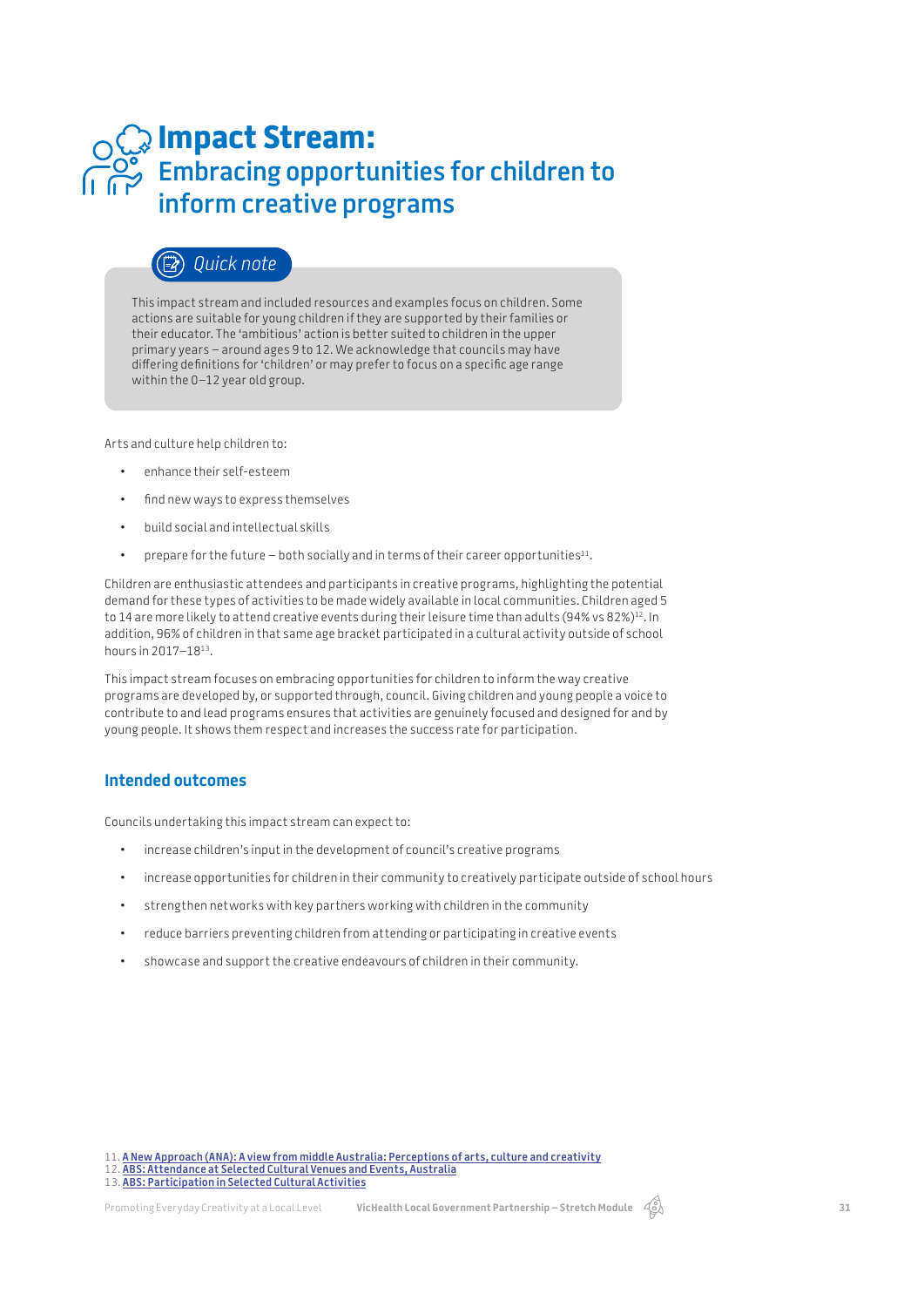### **Minimum deliverables**

**To complete the impact stream 'Embracing opportunities for children to inform creative programs', councils will have:** 

- $\Box$  identified existing council and council-supported programs that support children as audiences or creators
- $\Box$  adopted policies that allow for children to be involved in the development of creative programs
- $\Box$  supported the delivery of creative programs that involve children's voices during selection or development
- $\Box$  demonstrated succession planning outlining how the activity will contribute to the outcomes of current and future Municipal Public Health and Wellbeing Plans.

#### **Creative organisations working with children**

**ArtPlay** (City of Melbourne) is a program for children and families that is challenging, creative and meaningful. Children explore their creativity and self-expression and share unique artistic experiences with professional artists.

**100 Story Building** is a unique organisation for young writers in Footscray, Melbourne. It uses storytelling as a tool to foster imagination, creativity and confdence in children and young people.

**Kids Thrive** partners artists with specialists in children's education, health, welfare and social justice to create ground-breaking programs promoting child-led change, including cultivating children's local social action, leadership and positive celebrations of diversity in schools and other child-friendly locations. Kids Thrive can help with evidence-based approaches to engaging children aged 0–12 in decision-making, community engagement and child voice so that you can co-design with children and adults for creative solutions to community issues.

### *Recommended resources*

A number of additional resources are useful when designing creative projects for children and young people.

- Australia Council for the Arts: **Protocols for Working with Children in Art**
- Arts Law: **Information sheets › children in the creative process**
- NAPCAN: **What role can local government play?**
- Australian Early Development Census: **User Guide: Local Government**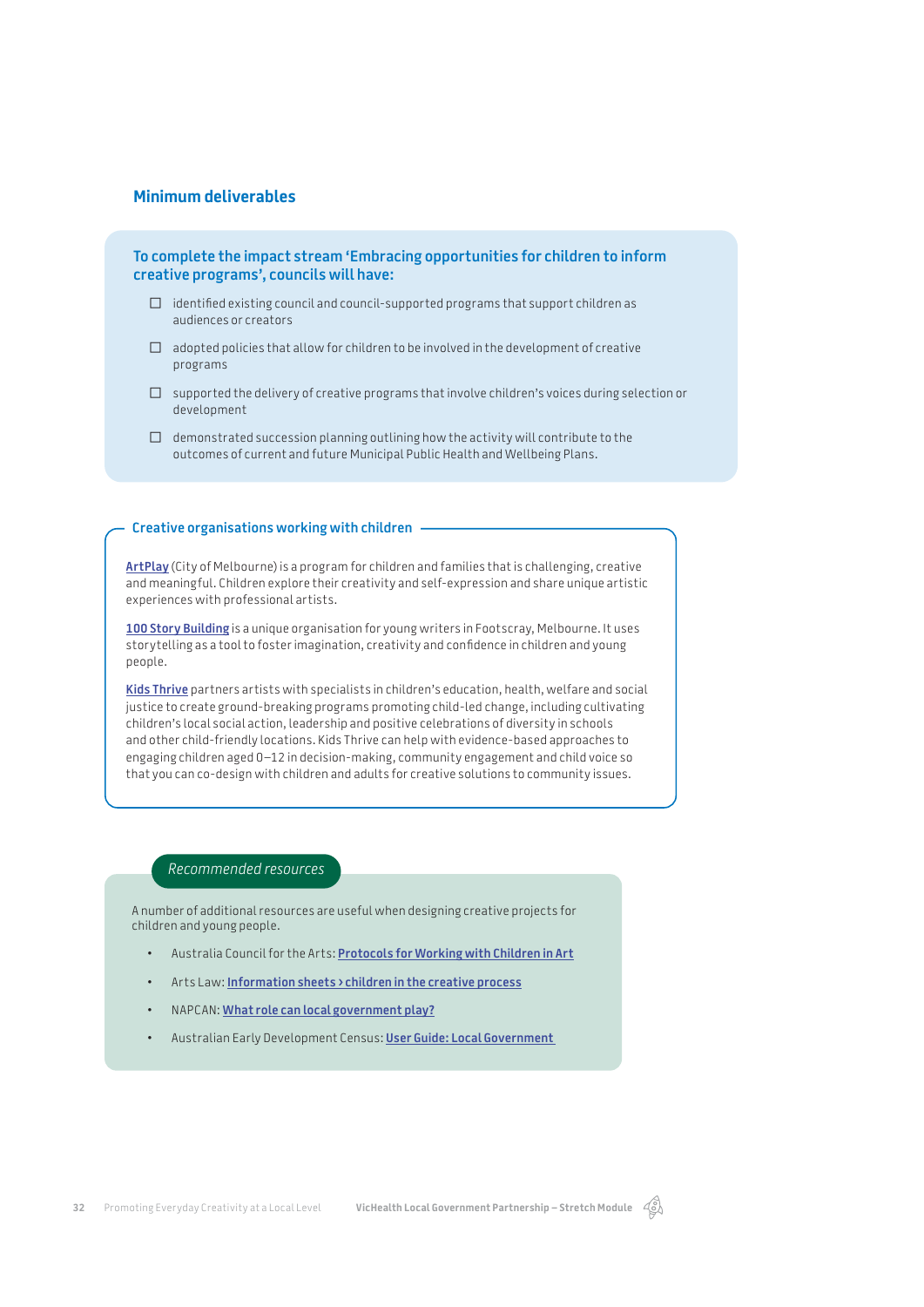## **The quick win**  $\textcircled{\small{1}}$ Audit and promote creative programs for children

In this action, councils will audit local provision of council's creative and non-creative activities within the community and identify opportunities to promote or increase creative strategies.

Knowing where you are starting is critical before determining what you want to do. An internal review of your existing programs, funding initiatives and strategy documents will assist in identifying gaps that require attention. For example, your council may lack policies and/or programs that are tailored for, engage or appeal to children.

Some common children's programs at councils include:

- **Storytime at libraries**
- **Council gallery workshops**
- **Cushion concerts**
- **School holiday hang outs**

There may be an overlap between this audit and audits your council may be undertaking for other VicHealth community partnership modules. This is a good thing, as we are aiming for the benefts of creativity to be included throughout your community programs and services, not just in arts contexts.

### **24** Crossover Opportunity

The **Connected and Supportive Communities** module includes implementation actions that outline baseline audits of council practice to support and include a number of priority cohorts. The following are included under the 'Building proud and inclusive community practices' impact stream:

- Quick win: Undertake a cultural inclusion snapshot
- Quick win: Assess Rainbow readiness
- Step up: Conduct a disability inclusion audit from a children and young people perspective

The steps outlined below are similar to those outlined in 'The quick win: Audit and promote creative programs for young people'. You'll need to consider the changing needs and interests of children and young people over diferent stages of life and include diferent activities and communications in your creative programming.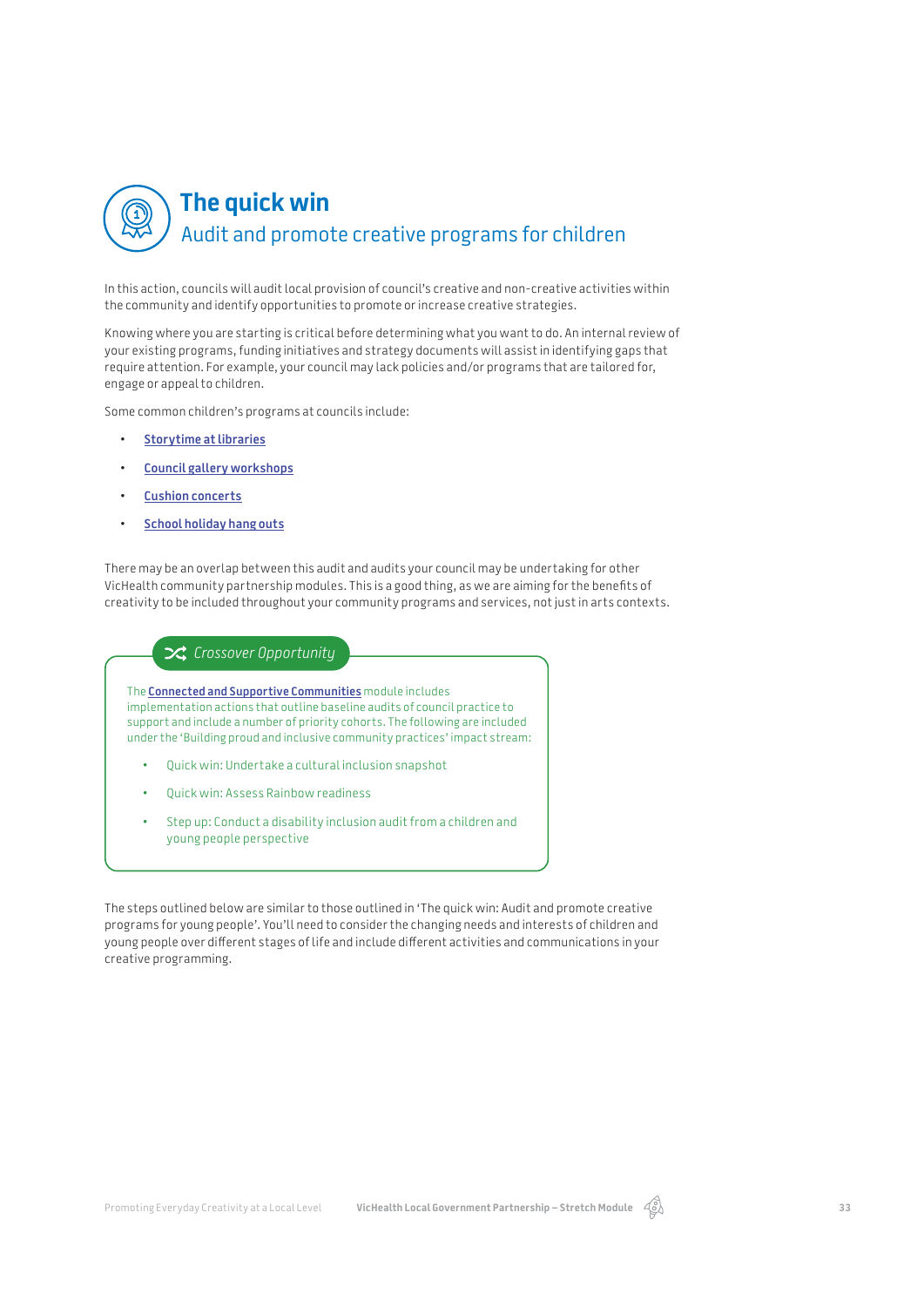

## How-to guide to: **Audit and promote creative programs for children**

### **Involving people**

Council teams to involve in this action include arts and culture, children and family services and community development. Other teams who may be well placed to embed creative programs in children's activities include: economic development, tourism, libraries, parks, and sport and recreation.

This action requires co-design with children. Aim to engage with children who are participants or visitors at the sites and services identifed in the audit, including arts and cultural facilities, community centres, early years services, kindergartens, primary schools, sports clubs, libraries and disability services.



### **Form a working group and appoint a project champion**

Establish a working group including the relevant council and community representatives to drive the project. Appoint a project champion who will lead meetings, follow up on actions, and ensure the project aligns to other community partnerships modules and approaches being developed.

Develop a project plan outlining:

- terms of reference detailing roles of the working group
- the goals of the project and work to be completed
- timelines and milestones for completing the work.

Determine how you will engage and seek an authorising environment from council leadership for the project, ensuring the project champion has a mandate to deliver and respond quickly when needed.

# **Assess**

### **Develop an auditing tool**

The audit should include creative and non-creative activities, strategies and programs in which children are the focus. Some examples include community or health services such as maternal health, child health and wellbeing, education and sport.

Confrm the questions for consideration to determine public-facing programs that council already delivers which are accessed by children as audience members or participants, and the communitybased programs, organisations and projects that are engaging with children. This detail will: inform programs that can be highlighted and celebrated; and identify gaps in internal programs for children and programs that are being delivered externally that could meet council objectives if adequately supported.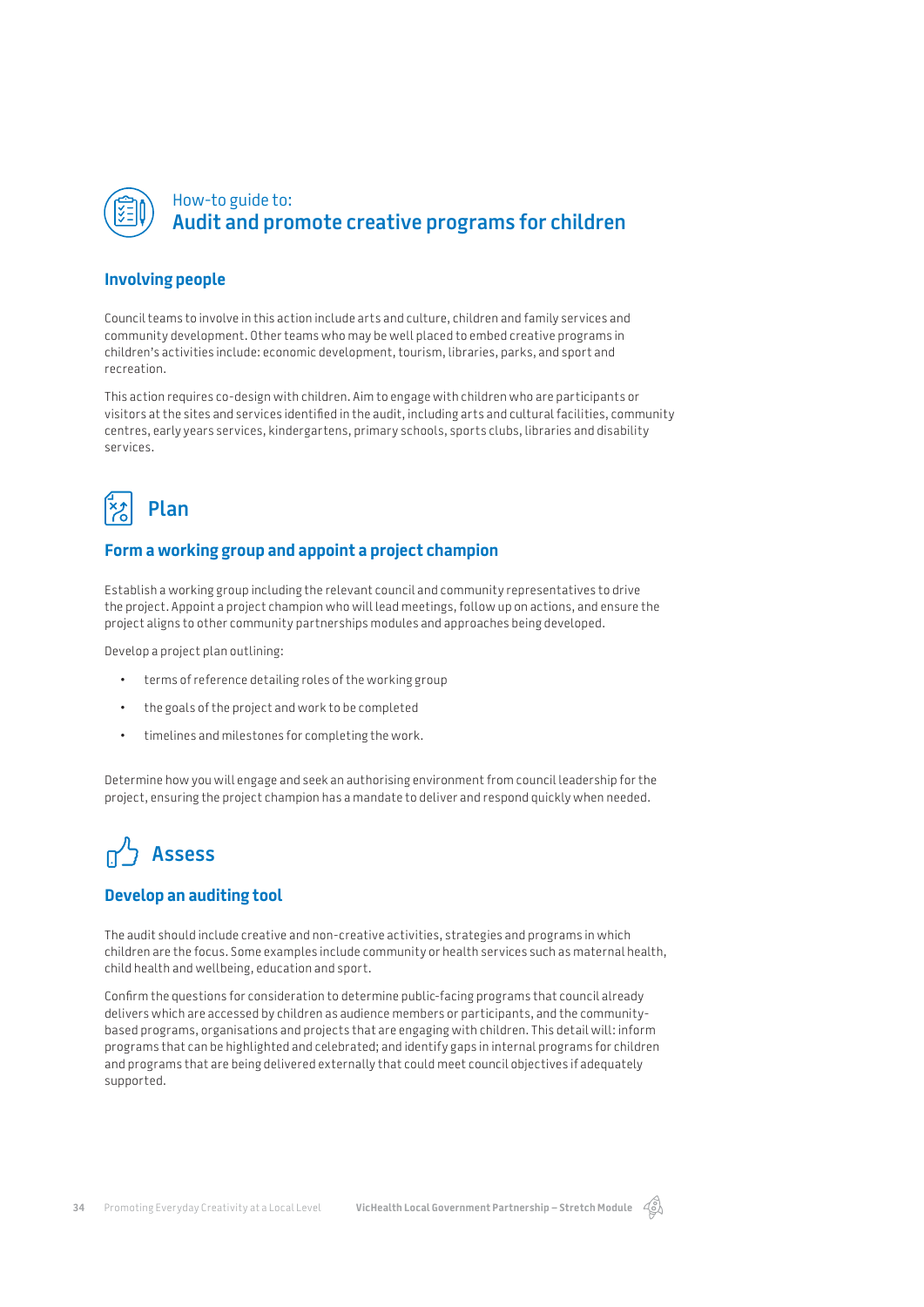### **Develop an auditing tool** cont.

Consider:

- identifying council and community-based programs and organisations that currently have children as confrmed or potential audience members or are the focus of services
- programs that currently have children as confrmed or potential creators or participants
- strategies or policy documents that mention children
- any council support being provided to other community-based programs involving children
- the types of content being developed and shared on council communication platforms that children and families use
- how engaging and appealing these are for children
- any noticeable gaps in services or creative programs.

Determine the audit method depending on the size and capacity of the council. This could range from a simple survey collection tool through to a full creative strategy development exercise, such as the **South West Victoria Creative Industries Strategy** using a combination of focus groups, one-on-one interviews and community surveys.

Consider surveying:

- council staff involved in the delivery of creative programs
- children and their families
- providers and community groups who are involved in creative activities where children are part of an audience or a participant.

### **Collate the results**

Collate fndings. Prepare a complete list of existing creative programs and strategies that explicitly target or mention young people. The list can be broken down into:

- programs or activities that explicitly target children as audiences or participants
- programs or activities that do not explicitly target, but still beneft, children as audiences or participants (e.g. family focused creative festivals or events).

Also prepare a complete list of existing 'non-creative' programs, services and strategies that explicitly target or mention young people, broken down into:

- programs or activities that explicitly target children as the focus of or participants in services
- programs or activities that do not explicitly target, but still beneft, children.

Create a 'highlights' summary that can inform the Design step and showcase the existing highlights for children from programs delivered by your council. Highlights could include children-led programs or programs where children actively participated.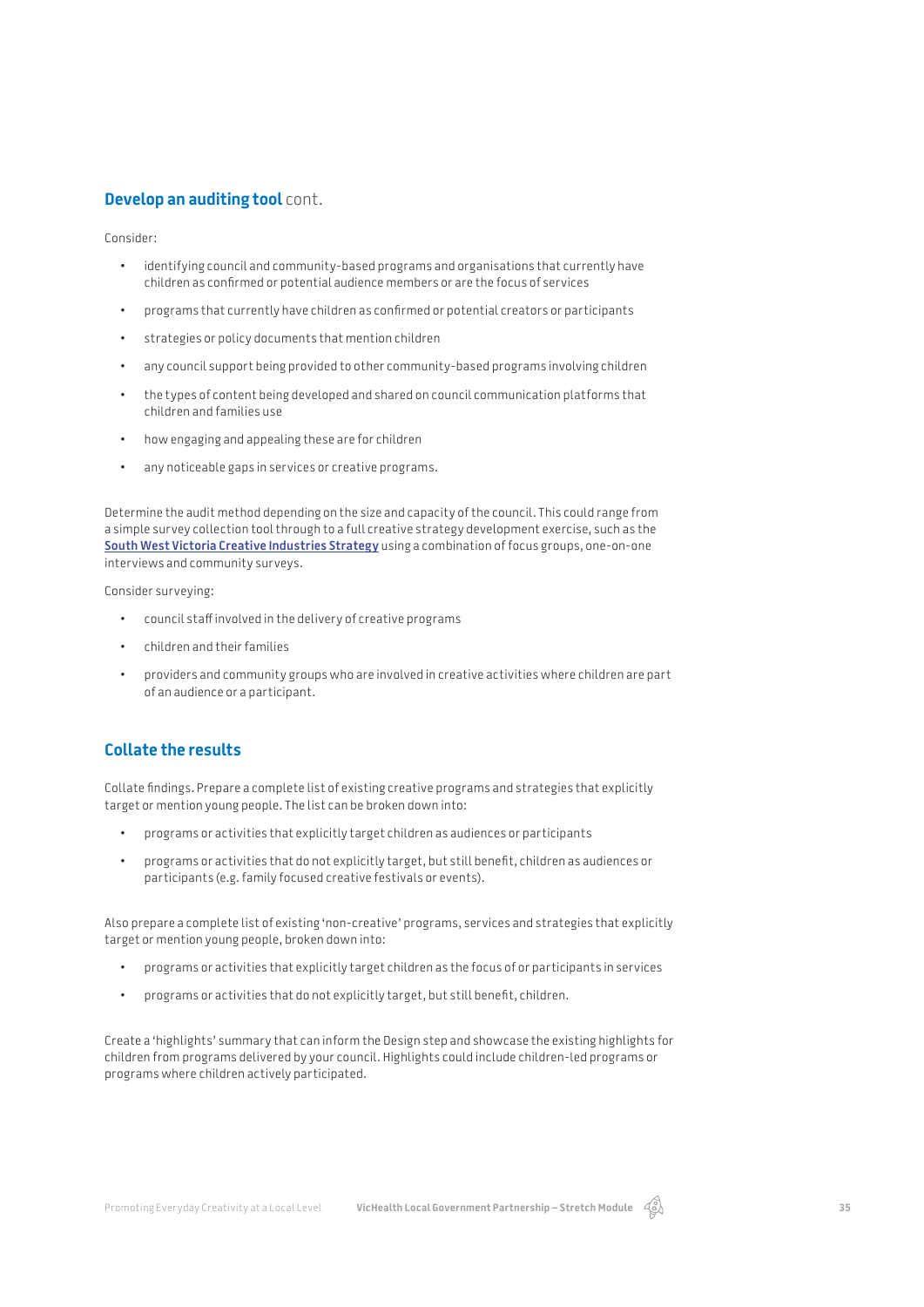# **Case study -** Gannawarra Shire Council – ReSpark the Park

Children were central to the redesign of a local community park in Gannawarra Shire. Consultation with the local community took the form of a festival where children were encouraged to dream up a new future for their under-utilised park in McCann Crescent, Kerang.

All activities on the day – from the fun art play activities to the casual chats with the parents enjoying the food together – added to the understanding of what was important to the local community and how they wanted to use their park in the future.



Council kept residents updated about the progress of improvements via their newsletters, website and Facebook page.

The park is now a thriving community asset and a place that will bring joy for many years to come. The rejuvenation also achieved Australia-wide recognition at the National Awards for Local Government.



## **Present the fndings to children for feedback**

Prepare a presentation focused on gaining children's responses to, and recognition of:

- which existing programs and events in the highlights summary are attended by children and what they like about them
- other programs they participate in or like to attend in their community
- creative programs they wish they could see more of in their community
- gaps, programs that are missing, what the children want to have access to.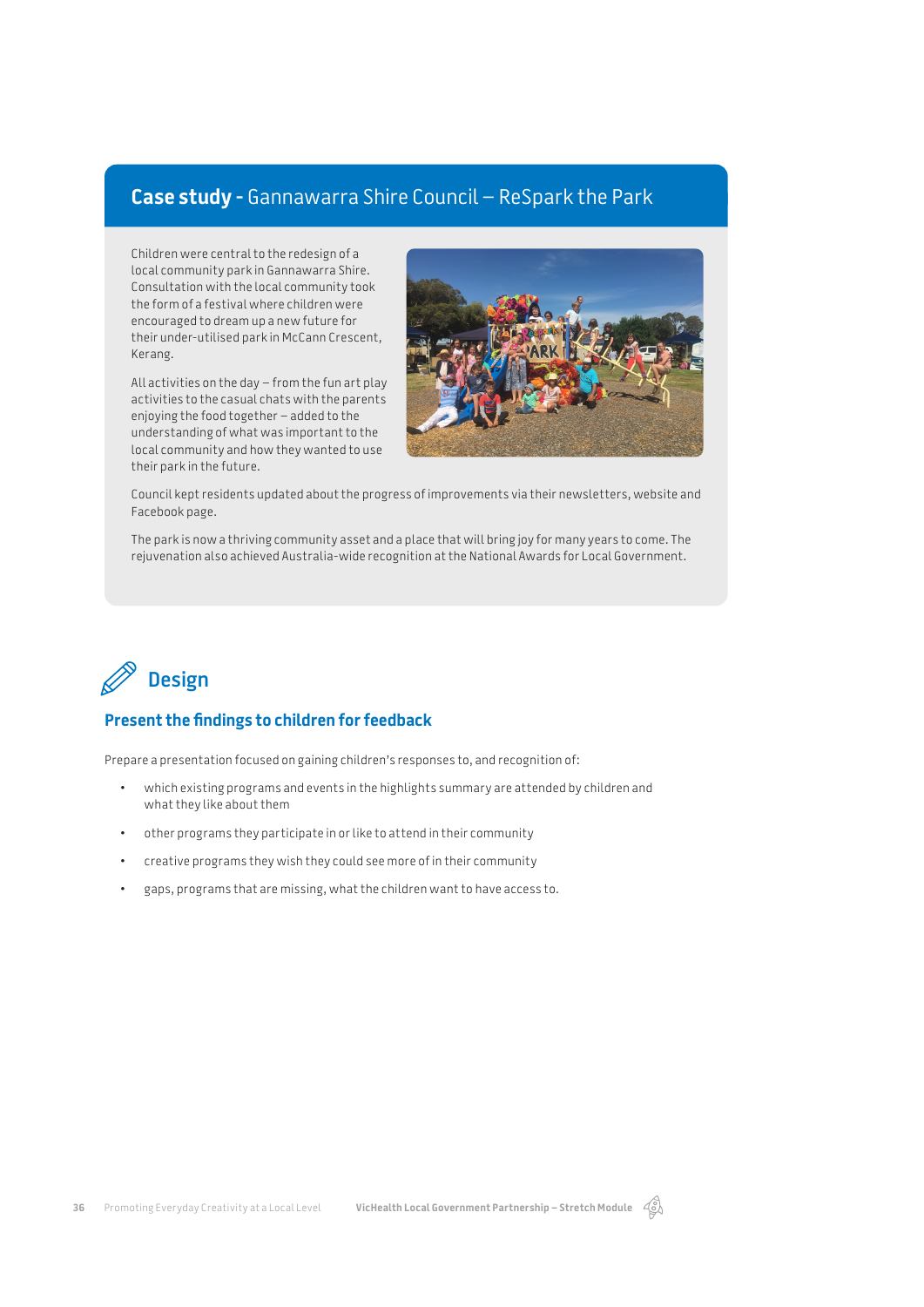

### **Co-designing with children**

Confrm council's protocols for working with young people or children if under the age of 18. Use a guide such as that developed by the **Australia Council for the Arts** to ensure that any engagement follows appropriate guidelines.

Engage with children in their familiar and safe spaces, with their trusted adults present. The aim is to ensure you garner responses from the breadth of your children's community, considering social demographics, cultural and gender mix, mixed abilities, educationally engaged and disengaged. This way you will develop an audit that is truly refective of the children in your community. By creating this broad opportunity, you will be surprised by the responses and ideas children bring!

It is highly recommended that your council engages an experienced, child-focused, creative professional or organisation to lead these consultative and engagement processes with children, with the experience to create safe, fun, creative atmospheres and environments fostering children's trust, curiosity and honesty.

Children's consultation is NOT about asking children to behave as adults – expecting them to sit around a table and respond to information. This may result in getting the responses you want or expect but will not give you what you might need.

Consider adapting the resource provided in the **Kids Co-designing Healthy Places** toolkit to create a co-design workshop.

### **Design actions**

Work with the children and working group to determine the next steps. This might involve promoting existing programs or noting the feedback from children on new programs which might be developed.



### **Publish a creative, child-friendly report to promote the fndings and highlight creative programs**

Prepare a public version of the summary report based on the audit fndings, highlights report, children's preferences and ideas.

Promote existing creative policies and strategies targeting children, and a contact point should people like more information, and any actions to be taken next.

Produce a visual, child-friendly report and circulate it among the children who have participated. Efective child engagement treats children as equals and honours them with access to the knowledge they have been party to creating.



### **Review the activity**

Use the report to guide, update or write internal policies, strategies, plans and processes to ensure children's priorities are included in creative planning, strategies and processes across council departments.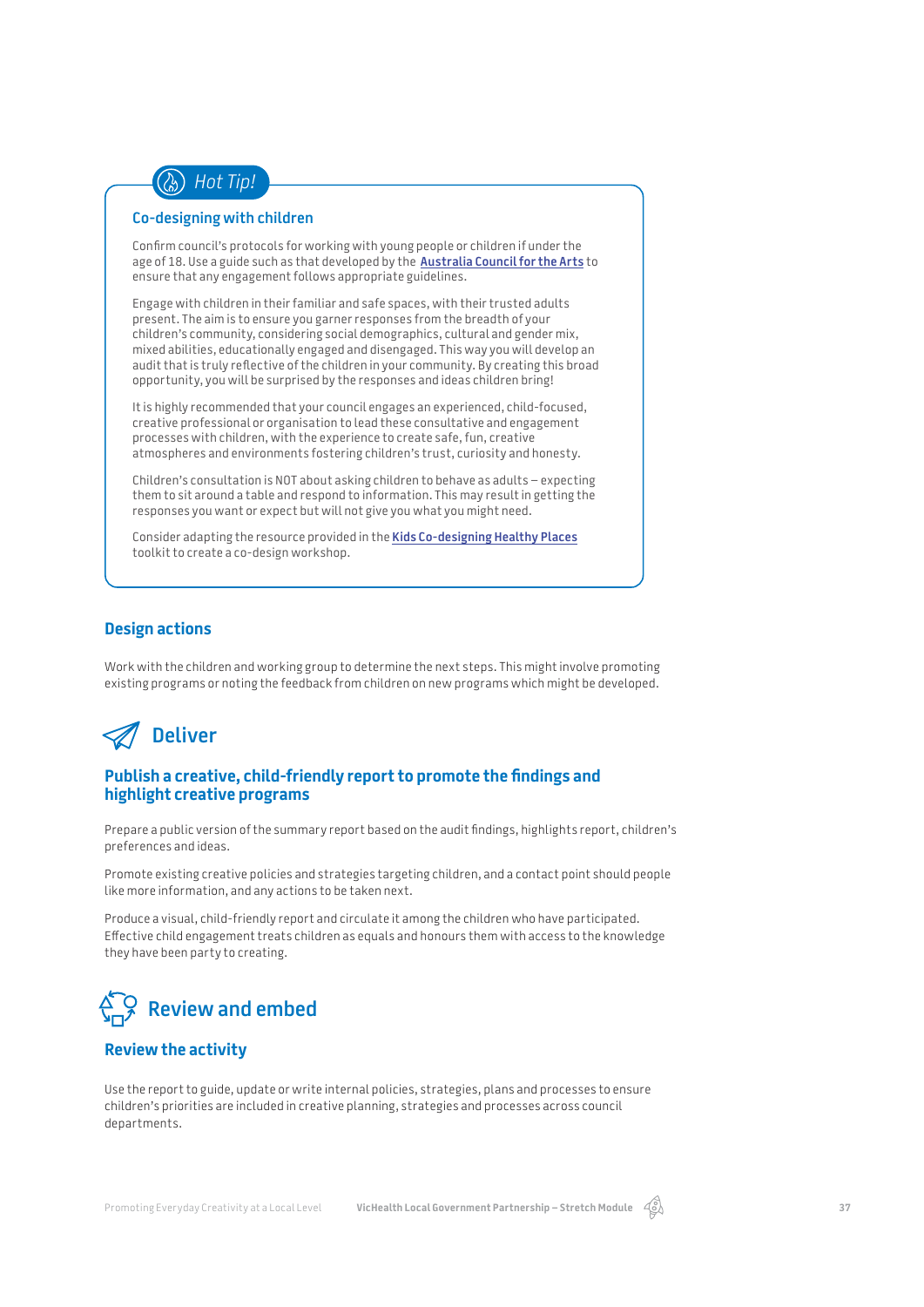

# Work with children to develop a vision for a child-friendly creative community **The step up**

To complete this action, councils should frst complete the steps outlined in 'The quick win: Audit and promote creative programs for children', with a particular focus on the Assess and Design steps. Once you have identifed creative and non-creative child-focused policies, programs, organisations and artists in your community, this action requires councils to fnd out what children might want in their community and what they can bring through their creative participation.

In this action, councils will plan and deliver a creative process program in which children are invited to contribute to developing a vision for a child-friendly, creative community, including creatively sharing their ideas for new programs or projects in your community (based on the gaps identifed in the Quick Win).

With children's input, develop a vision and ideas for a child-friendly, creative community. You can take inspiration from how others have done this. There are a range of programs and organisations that run creative projects that support children to develop and pitch their ideas. Some outline actual programs while others explain ways in which to engage children efectively. These include:

- **Art Attack** flm projects
- **100 Story Building** student-led writing programs
- **Rebel Stepz** art and dance classes for kids of all ages
- **Finglesin** visual arts projects for kids, from comic art to sculptural woodwork
- **Kids Thrive** community arts and cultural development projects



## How-to guide to: **Work with children to develop a vision for a childfriendly creative community**

### **Involving people**

It is recommended that councils undertaking this action continue to build on the working group, project champion and governance structures established through the delivery of 'The quick win: Audit and promote creative programs for children'.

Depending on available resources, it is recommended that councils engage services from practitioners in child-led creative processes or from local creative facilitators, community development artists, child-focused arts organisations or creative teachers.

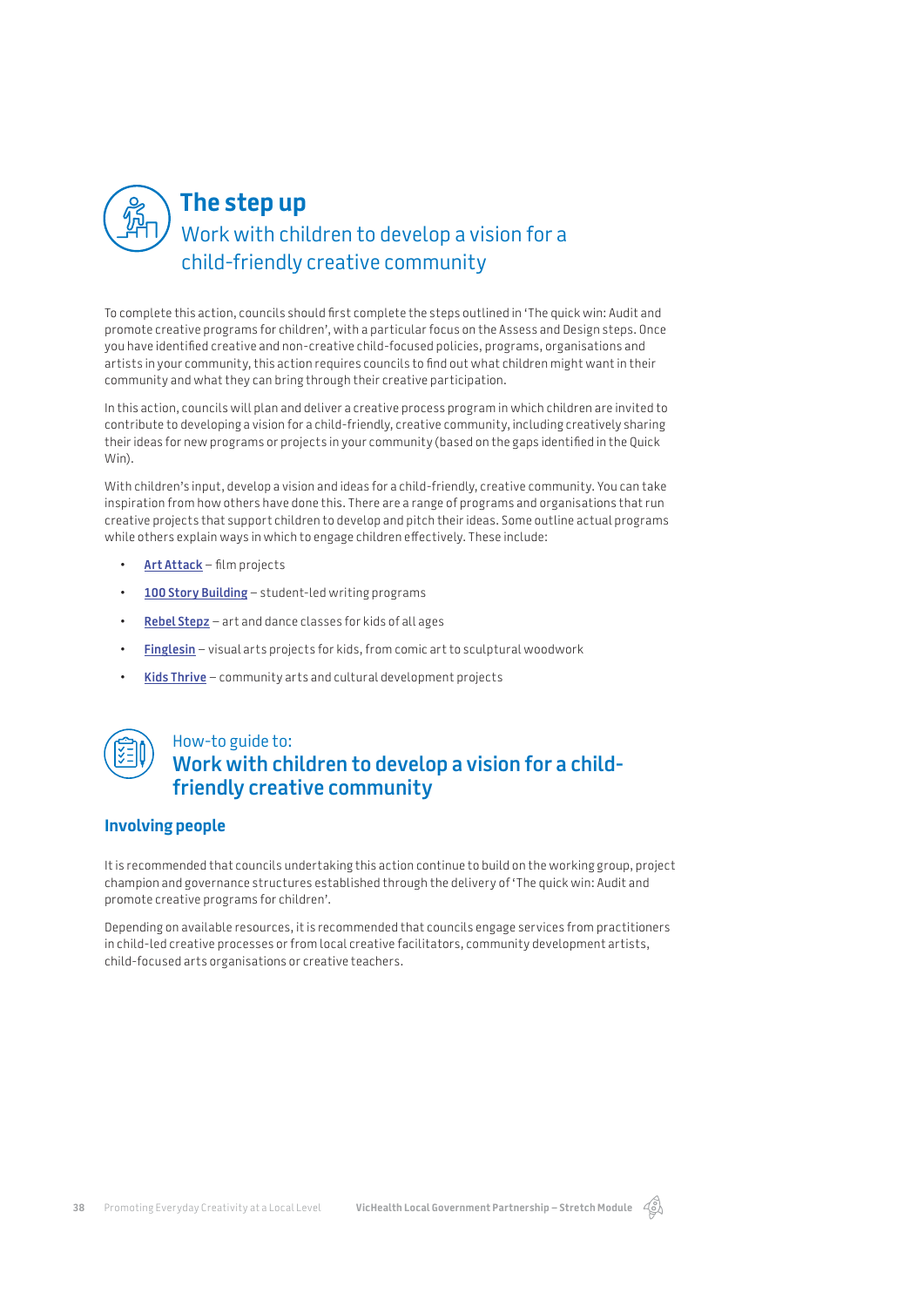

### **Plan the creative process to create the vision**

Prepare a project plan outlining:

- the goals of the project and actions to be completed
- timelines and milestones for completing the work
- processes for working with the creative facilitators
- council's protocols for working with children
- resources required to deliver the creative vision design process
- resources available to deliver creative programs and ideas to achieve the vision.

Prepare a project brief to engage services from creative facilitators who can lead the design process with children in line with the goals of the project.

### **Prepare a communication strategy**

Include the following:

- questions that will help develop a vision, e.g. 'What would you like in our child-friendly, creative community?'
- an outline of council networks you can use, e.g. schools, libraries, childcare centres
- strategies required to engage with children of diferent ages, locations and interest groups.



Work with the creative facilitators to develop a fun, engaging advisory process that honours children's experience, wisdom and creativity. This might take the form of a creative program advisory/working group comprising children, artists and parents – or another creative idea or process might emerge.

# **Deliver**

### **Run the creative vision process**

Implement the creative program, inviting children to participate in an advisory capacity or provide submissions, noting protocols in the Quick Win. Ensure you give children a range of ways they can engage and submit ideas if this is not able to be done face-to-face. For example, you can ask their teachers and carers to run a simple drawing or writing project with students to elicit ideas via drawings, stories and poems.

Deliver your program or project. Make your creative, child-friendly vision and plan public.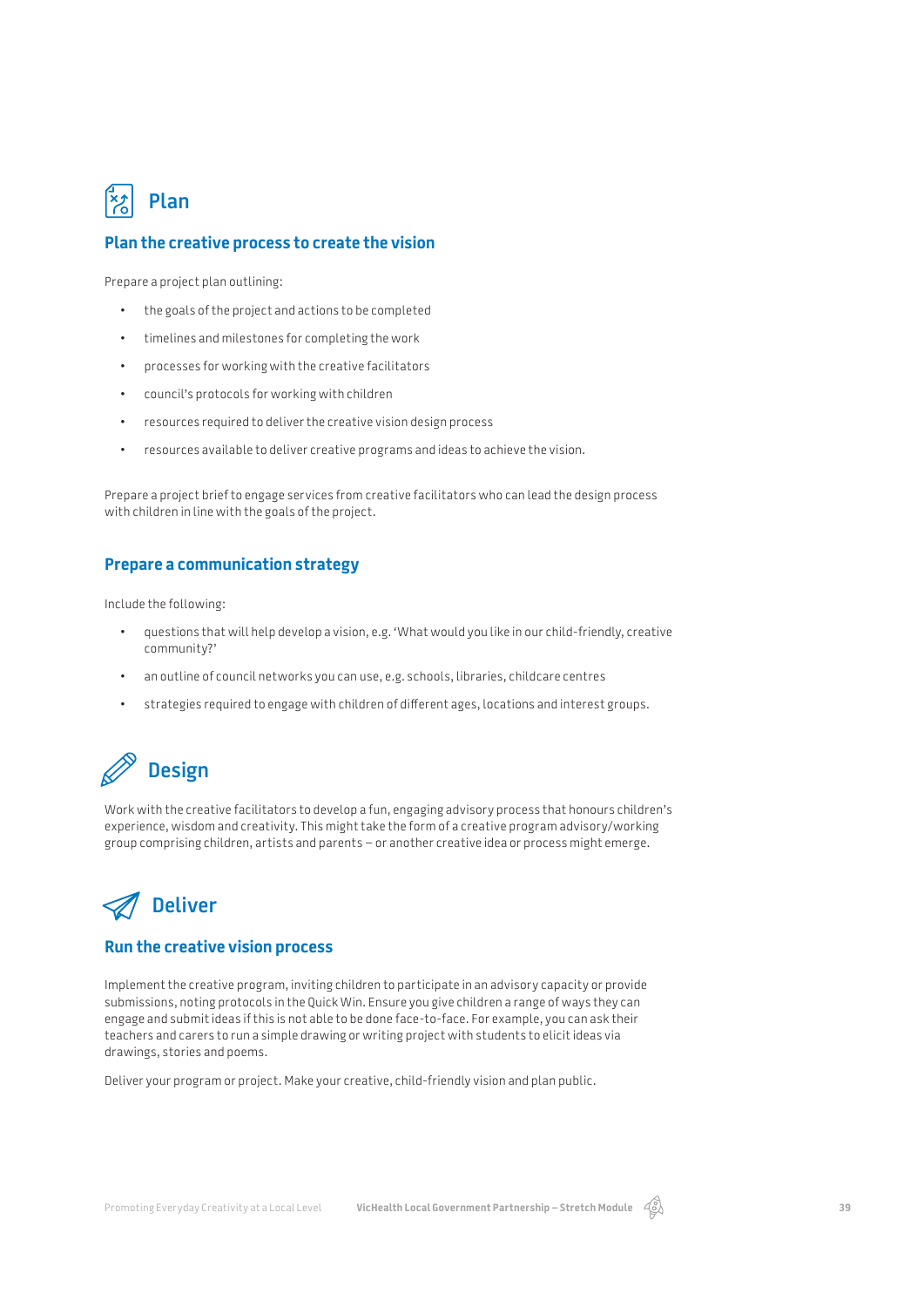

### **Establish a pitch process for program ideas**

Once you have determined the creative vision, consider how children might submit their ideas for programs and activities that achieve the vision.

Based on the children's vision, submissions and project plan, deliver a public outcome or component of the children's creative visions and ideas for a child-friendly, creative community. This might, for example, feature:

- a publication of children's creative responses
- videos featuring children's responses
- drawings
- songs
- games.

Invite members of the community, council and community leaders to the public outcome or event. Invite discussion of the children's creative vision and how creative strategies can be supported and amplifed across other areas of community life.



### **Evaluate your program**

Create a children's evaluation tool. With support from your creative expert and children who have participated in your project, develop some creative tools for children to share what they thought about their participation and outcomes.

**Regional Arts Victoria's Arts & Education program**, for example, asks children to rate performances out of 5 by colouring in a number of stars, and allows them to draw their favourite part of the performance.

Kids Thrive uses simple questions including coloured bubbles and comparative drawing sheets: 'Before this project I saw my community like this.' 'After this project I see my community like this.'

Create a public version of the evaluation report. This should clearly demonstrate how the creative ideas from children have been incorporated in existing, or led to new, programs for children.

### **Identify next steps and embed in council practice**

Identify opportunities to embed the vision through council work, e.g. by updating existing programs or using the ideas from children for new programs or projects which might be developed.

Include children's creative ideas in council's broader child-focused programs. Creativity is an excellent way to engage children in informing your other children's services.

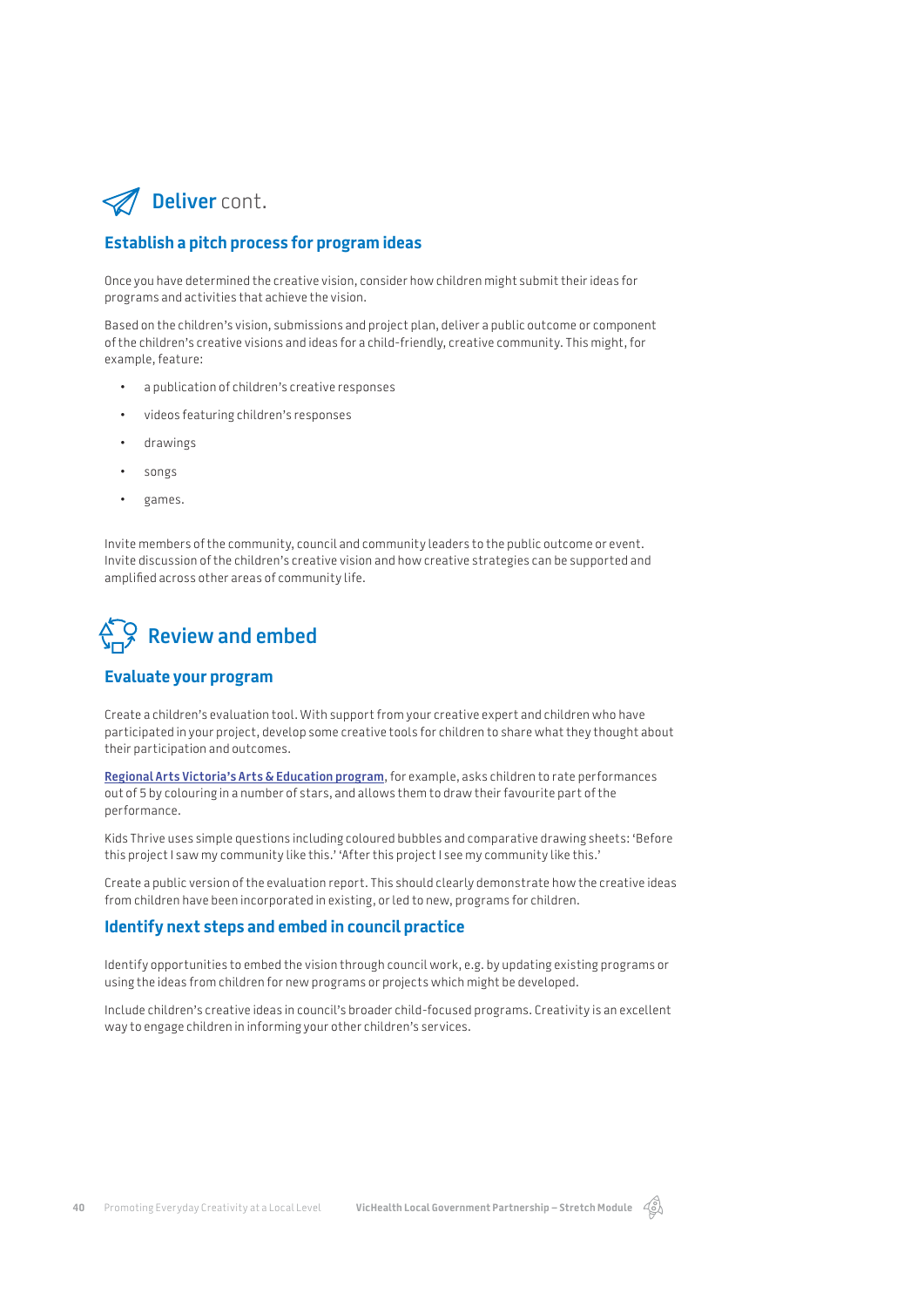

# Appoint children to supported decision-making roles **The ambitious one**

The Quick Win and Step Up actions under this impact stream involve decision-making around budgets and program design that ultimately rests with adults alone.

In this ambitious approach, councils will relinquish some of this control in a supported environment by appointing children to roles as decision-makers, such as through funding or programming panel appointments within council's existing or new creative programs.

The collaborative, creative and engaging nature of creative programs provide a strong opportunity for councils to place trust in and empower children as active citizens who can make decisions with and for their peers.



## How-to guide to: **Appoint children to supported decision-making roles about creative programs**

## **Involving people**

It is recommended that councils undertaking this action refer to the steps to build a working group, project champion and governance structures established through the delivery of 'The quick win: Audit and promote creative programs for children'.

Council teams to involve in this action include arts and culture, children and family services, and community development. Other teams who may be well placed to embed creative programs in children's activities include: economic development, tourism, libraries, parks, and sport and recreation.

This action requires the inclusion of children. It is recommended that councils are familiar with the steps and resources outlined in the foundation module Leading the Way: Engaging young voices for change to build council's capacity in empowering and amplifying children's contributions.



**Plan**

Prepare a project plan outlining the rationale, goals, key timelines and success measures for this project. If available, refer to any strategic or policy commitments already have in place, e.g. commitments to children's participation and child-friendly city statements. Seek in-principle support from relevant council leaders for the rationale and goals of the work.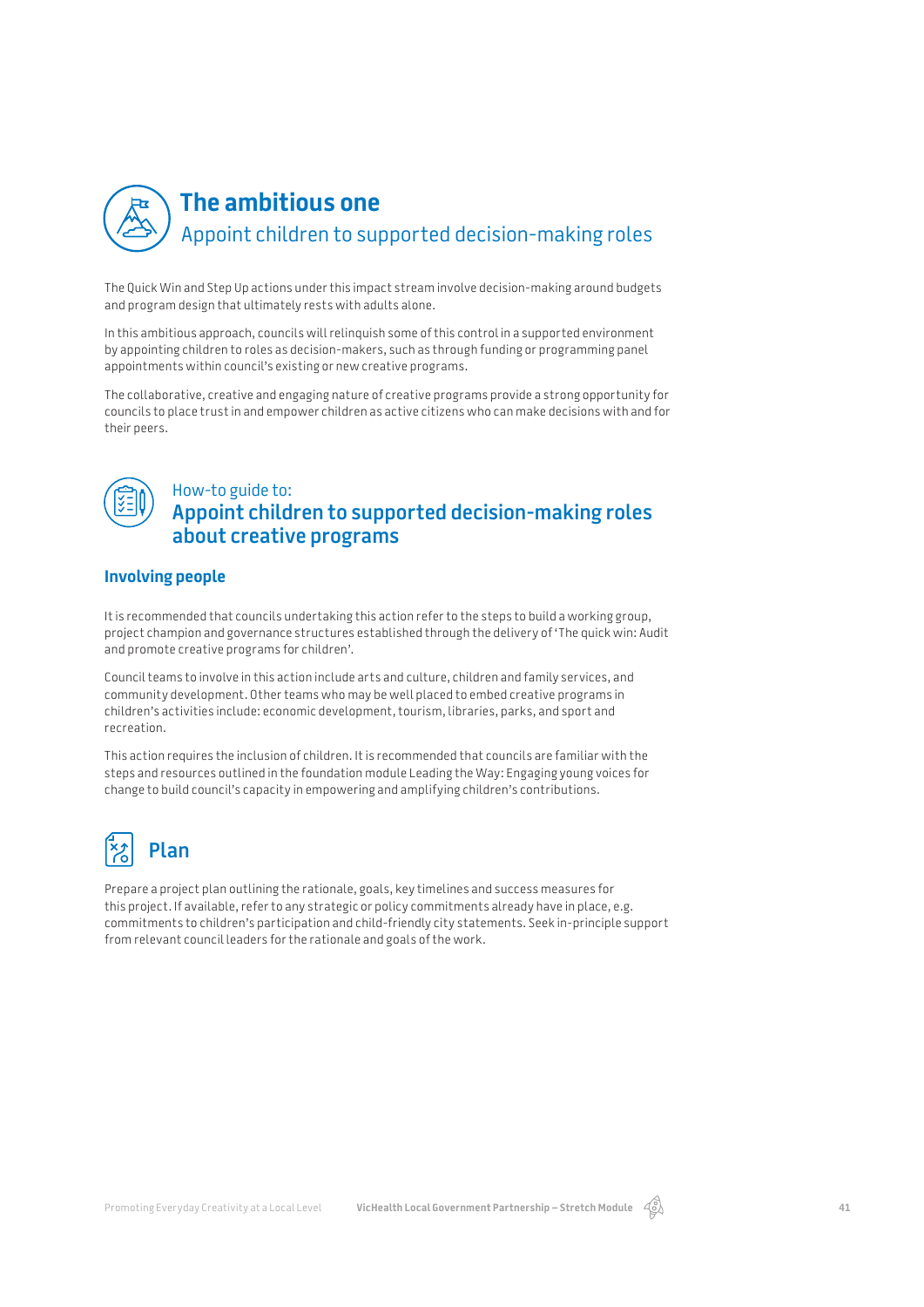# **Assess**

### **Identify opportunities to increase children's decision-making roles about creative programs**

Identify council programs that directly target children. This could be done by reviewing and completing the relevant steps outlined in the Quick Win and Step Up.

Review the decision-making methods applied within these programs. Determine what opportunities exist within decision-making processes – for example, are programming or funding panels formed to review programs or decide outcomes?



Research approaches that are used to engage children in decision-making processes. Some examples include:

- **ArtPlay** in the City of Melbourne invites children to participate as assessment panel members
- **100 Story Building** have children as part of their editorial panel
- **Kids Thrive** uses evidence-based approaches to engage children in decision-making.

Draw on the skills and experiences of creative expert partners to ensure the model you develop is conducive to children's participation and is not simply expecting children to slip into a (boring) adult model.



Ensure children consent to participate in panels or other decision-making processes as equals alongside other key community members<sup>14</sup>. It is most empowering for children to engage as equals with key adults in the community, rather than being relegated to a separate process. Ensure the adults participate in the child-friendly approach – rather than vice versa.

Update your project plan with your recommended approach and highlight how this approach will contribute toward the goals of the project. Get endorsement from relevant council and department leaders.

#### 14. **Office of the Advocate for Children and Young People: Consent**